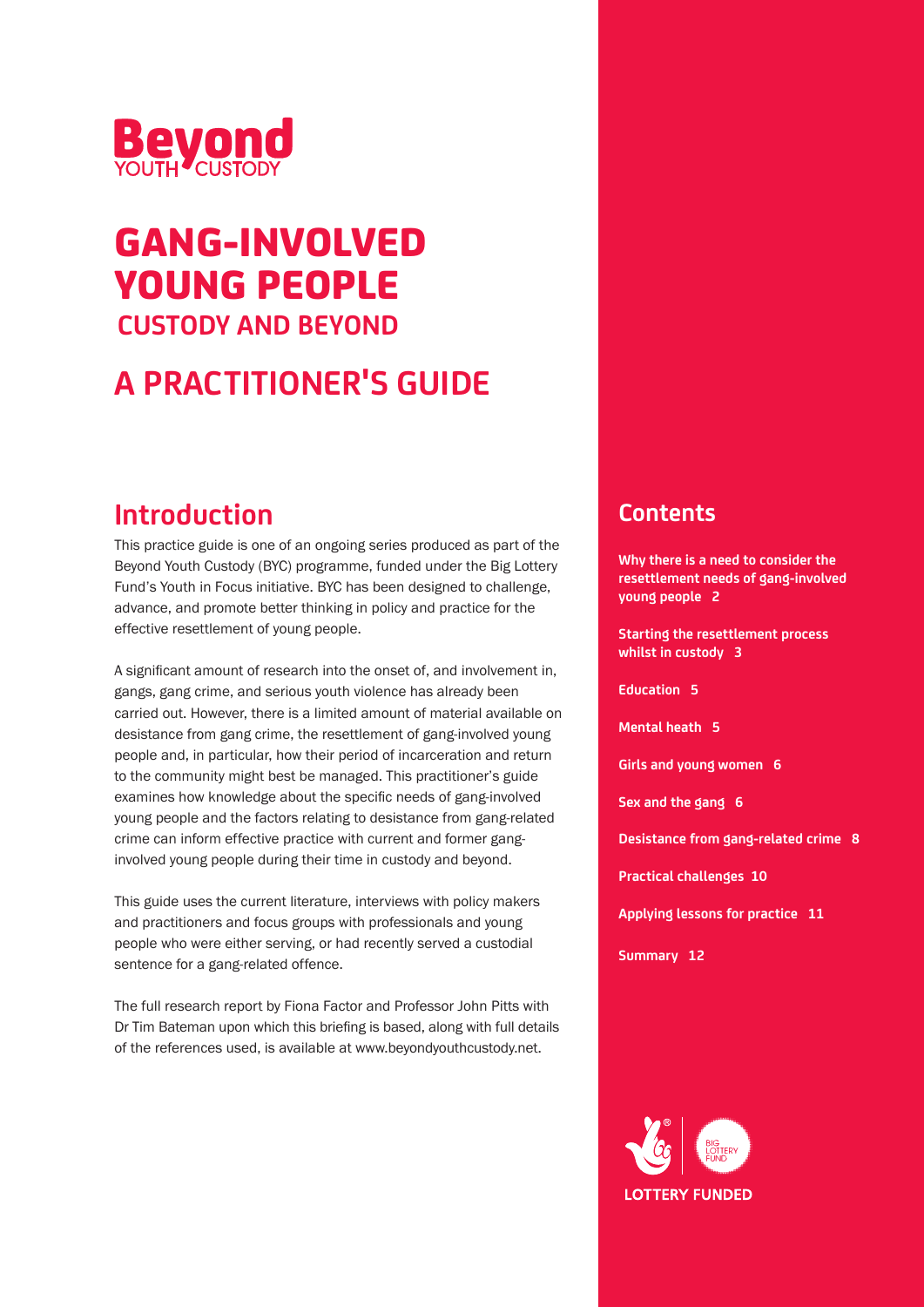### **Why there is a need to consider the resettlement needs of gang-involved young people**

There are several key messages about good practice in resettlement that have already been identified through the work of Beyond Youth Custody (BYC) which do of course hold relevance for young people who are gang involved. However, the implementation of these good practice principles may require additional considerations for reasons of safety and wellbeing or indeed need to be more nuanced in design and delivery to ensure appropriate and effective engagement with these groups. It is hoped that making professionals aware of these themes will result in successful resettlement within the context of these additional complexities and for many, difficult or complicated life histories.

For many, the term 'gang' remains a contested concept. In this guide we have used 'gang involved' to describe those whose resettlement needs we are describing. Further information about this debate and how young people's gang association is described can be found in the full research report. We also acknowledge that many young people do not recognise these descriptions as applying to their own experience of being involved in gangs; for many, they are just associating with a group of friends.

### **Current trends and the custodial context**

The following information is to remind practitioners of the current context within which services are being delivered and how this may impact upon resettlement practice:

- The youth custodial population has fallen sharply in recent years with the decline being particularly sharp for those aged under 18. Those who are imprisoned are likely to have a more serious offending profile and more complex needs.
- Gangs in prisons are a source of growing concern. In 2013/14, 16% of boys in young offender institutions (YOIs) reported having experienced 'gang problems' when they first arrived at the establishment (rising to 21% for black and minority ethnic (BME) young people). There is evidence of increased violence within the secure estate serving this group.
- Gang-involved young people tend to be concentrated in a handful of penal establishments, leading to a potential reinforcement of gang identity, and pressure on previously unaffiliated young people to become associated with particular groups to enhance their own safety. Conversely, in an attempt to break down gang affiliations, some gang-involved young people may be dispersed, to institutions far away from their homes, and this can mean that gang activity might be 'exported' to institutions located away from areas that have traditionally been associated with gang problems.
- A recent report identifies the high rate of mental illness amongst young people involved with gangs. Additionally, the centrality of serious violence within the gang places gang-involved young people at serious risk of poor mental health.
- Although the number of children in custody has fallen sharply in recent years and the number of young adults has also reduced, albeit rather more slowly, the proportion of the incarcerated population from a minority ethnic background has been rising steadily. By April 2014 BME representation in the institutions which comprise the secure estate for children and young people had reached 39%.
- As the Young Review notes, black and/or Muslim offenders who have been imprisoned have poorer post-release outcomes than their non-Muslim and non-white counterparts. These facts create significant challenges for professionals supporting young men from these communities.
- There is a concern that with the funding for the social intervention element of the *Ending Gang and Youth Violence* programme running out and a renewed focus on improving practice in the areas of enhanced prosecution and joint enterprise, this disproportionality could continue to grow.
- Some resettlement providers have welcomed the extension of statutory post-custody supervision commended by the government's *Transforming Rehabilitation* programme to those who previously did not benefit from any statutory support on release. From the point of view of gang-involved young people this might provide an opportunity to maximise the potential for taking advantage of the 'window of opportunity' that the transition to the community involves.
- A further difficulty for resettlement agencies is the recently introduced policy of moving prisoners to a resettlement prison in the final week or so of their sentence. This can mean that work done in custody in preparation for release may come to nothing because the support worker loses touch with the prisoner at a crucial moment.

# **Starting the resettlement process whilst in custody**

One of the differences between the experiences of gang-involved young people and other returning prisoners is that many will have been involved in gang-desistance programmes prior to their incarceration. Youth workers and mentors in these programmes emphasise the importance of maintaining contact with these young people during their period of incarceration in order that the desistance work in which they had been involved will not be undermined while they are in the prison or the YOI. Assertive outreach and persistence are also appreciated by this group.

She approached me in a more personal way. She even wrote with her own handwriting. Then I thought to myself she's sending me stamps. See, these little things, it opens you up a little bit. She sent me stamps. She was, like, oh, any time, just message me or send me an email, give me a call. Here's my number. When you're released get in contact with me. So it's a…she, obviously, kinda, built up that little…and I thought OK, yeah, she's helping me. She's sent me stamps, she's constantly sending me letters. She cares. But normally people just send you one letter. If you don't reply then you'll just never…that's the last of it.

21-year-old male released in 2014

### Considerations for practice

- Make contact early in the young person's sentence.
- Personalise that contact via handwritten letters and visits from one identified worker.
- Be persistent.
- Do what you say you will and give the young person regular feedback about decisions that affect them.
- Offer 'through the gate' support at the point of release.
- Signpost young people to local services.
- Be available at times when a young person is most likely to want to return to their previous lifestyle.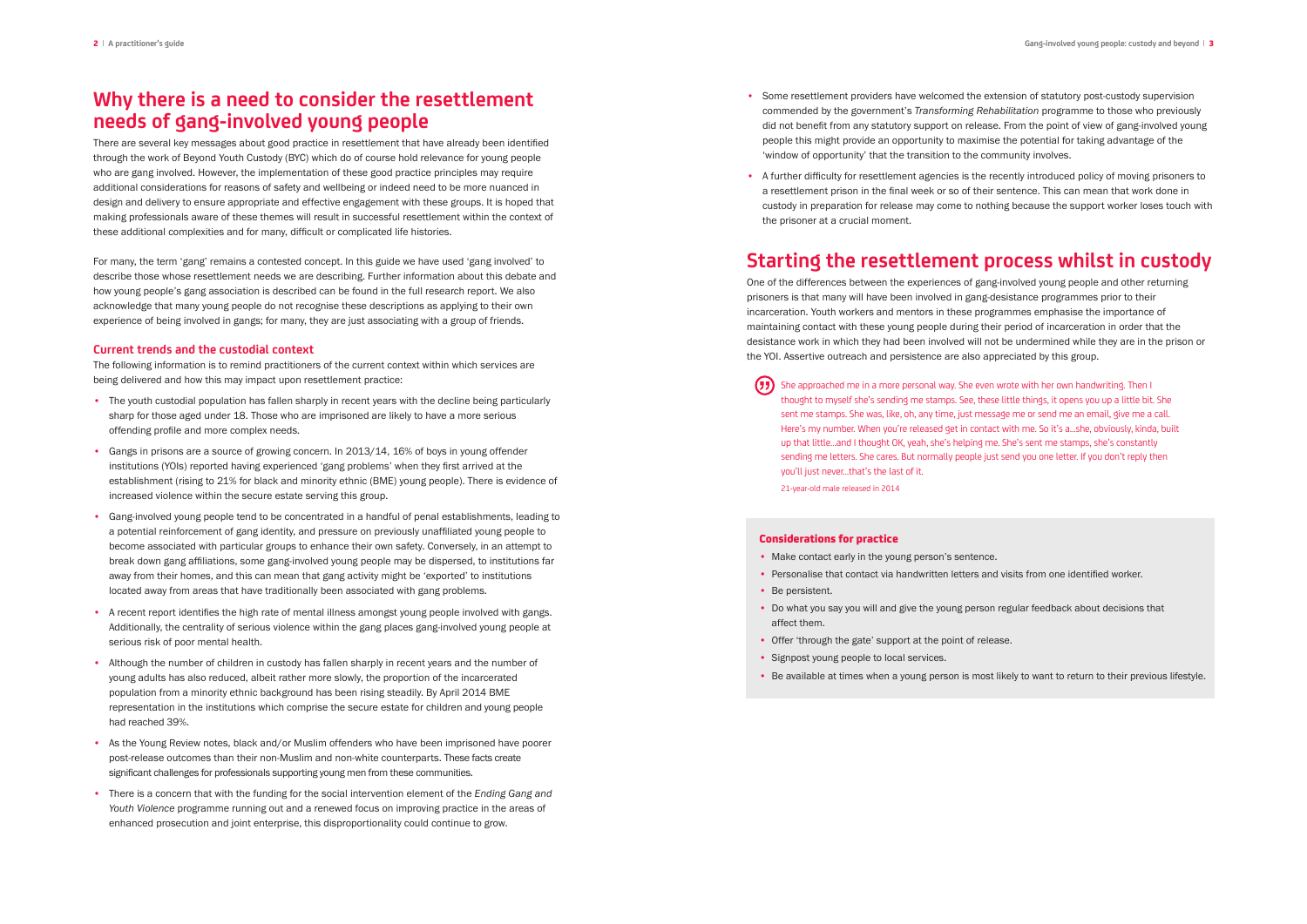

Project 507 is a personal development programme for gang-associated young men aged 16-25 in custody. Funded by the National Offender Management Service and the European Social Fund, over 200 young men have participated over the last two years. Participants attend three-hour weekly sessions for 12 weeks. It looks at strategies for breaking the cycle of offending, gang awareness, violence in the home, personal violence and how to turn skills learnt in the streets into productive skills. Real-life scenarios are used to help young men to come up with more positive solutions to their own dilemmas.

- 1 To build on young men's strengths and identify and promote confidence, attitudes and behaviours which reduce risk
- 2 To utilise creativity to enable young men at risk of and caught up in gang activity to develop their self-esteem and life skills
- 3 To provide relevant opportunities for young men at risk of offending/currently offending to re-engage in education, training and job opportunities
- 4 To meet the unique needs of high-risk young offenders
- 5 To empower young men to reach their full potential and to provide them with choices, decisionmaking opportunities, and ownership of the work

### **Objectives:**

### **Education**

Research suggests that education can offer the inmate a route to success when they are eventually released. However, professionals observed that prisoners of widely different abilities and at very different stages of their educational careers were frequently put together in YOIs. Provision did not account for those young people who had the potential to achieve significant academic success, e.g. attend university, nor those who were struggling.

- Are the necessary plans in place for the young person to continue with their education after release? Is it a pathway plan that builds upon what has already been undertaken?
- Is the required support in place for those who have a diagnosed learning disability?
- Can the young person access Release on Temporary Licence (ROTL) to seek out or indeed attend appropriate educational opportunities or volunteering?
- Is the location of the education provider suitable? This is especially pertinent if the young person is to be relocated.

As a result of the general increase in violence, behaviour management tends to be focused on confinement and isolation, inevitably reducing a young person's potential to participate in educational opportunities and classes on offer. It was also reported that much of the gang-related violence 'kicked off' during education classes. Professionals we spoke to said that there is a high level of undiagnosed learning disabilities and mental health needs within this population and the early use of screening tools could avoid many situations in which these problems exacerbate the violence.

For gang-involved young people leaving custody it was important that clear arrangements were put in place to ensure that they could continue with their education. Arrangements for suitable placements in schools or colleges were often made extremely late, or indeed, sometimes not at all.

### Considerations for practice

### **Mental heath**

The central place of serious violence within the culture of the gang means that gang-involved young people are both potential victims as well as perpetrators. Such exposure to violence, especially over the long term, is associated with psychological problems including depression, conduct disorders, accumulated trauma and post-traumatic stress disorder.

The secure estate needs to undertake appropriate screening of gang-involved young people in order to ensure that the necessary support is available to inmates as part of the prison's violence and self-harm reduction strategy. Professionals we spoke to believed that a 'trauma-based' approach which acknowledges the violence these young people had witnessed and the world from which they come should inform responses to violence in penal institutions.

### Considerations for practice

- Young people's mental health needs should be identified and addressed whilst in custody.
- Make sure there is continuity of care for young people upon release.
- Work in partnership with mental health services to enable regular monitoring of the young people's needs and ensure appropriate and timely support is on offer.

#### **Project 507 curriculum**

| <b>Session and title</b> |                              | Aim                                                                                                                         |
|--------------------------|------------------------------|-----------------------------------------------------------------------------------------------------------------------------|
| 1                        | Me, Myself and I             | To introduce the programme, the team, get to know each other<br>and ourselves.                                              |
| 2                        | The World and I              | To understand different kinds of behaviour and relationships including<br>dysfunctional and hurtful ones.                   |
| 3                        | <b>The Choices I Make</b>    | To explore the possible explanations behind offending behaviour and what<br>might stop people from offending in the future. |
| 4                        | The Man in Me!               | To look at character development and the choices we have before, during<br>and after an offence takes place.                |
| 5                        | <b>Been There Done That!</b> | To use role play to experience all the different perspectives of people affected<br>by crime.                               |
| 6                        | <b>Breaking the Cycle</b>    | To look at what it means to be a man and the different roles of men within<br>society.                                      |
| 7                        | It's All About Me!           | To look at our own identities.                                                                                              |
| 8                        | I Am Who I Want To Be!       | To think about who we want to be moving forward.                                                                            |
| 9                        | <b>Transformation!</b>       | To start developing a five-year plan and personal statement.                                                                |
|                          | 10 Got The Talk!             | To look at language, the way it is used and how it can affect our daily lives.                                              |
|                          | 11 The World's My Oyster!    | To reflect over the last ten sessions, using all the knowledge gained to finish<br>plans and personal statements.           |
|                          | 12 Closing Ceremony!         | To present personal statements either to family members or to staff within<br>the prison.                                   |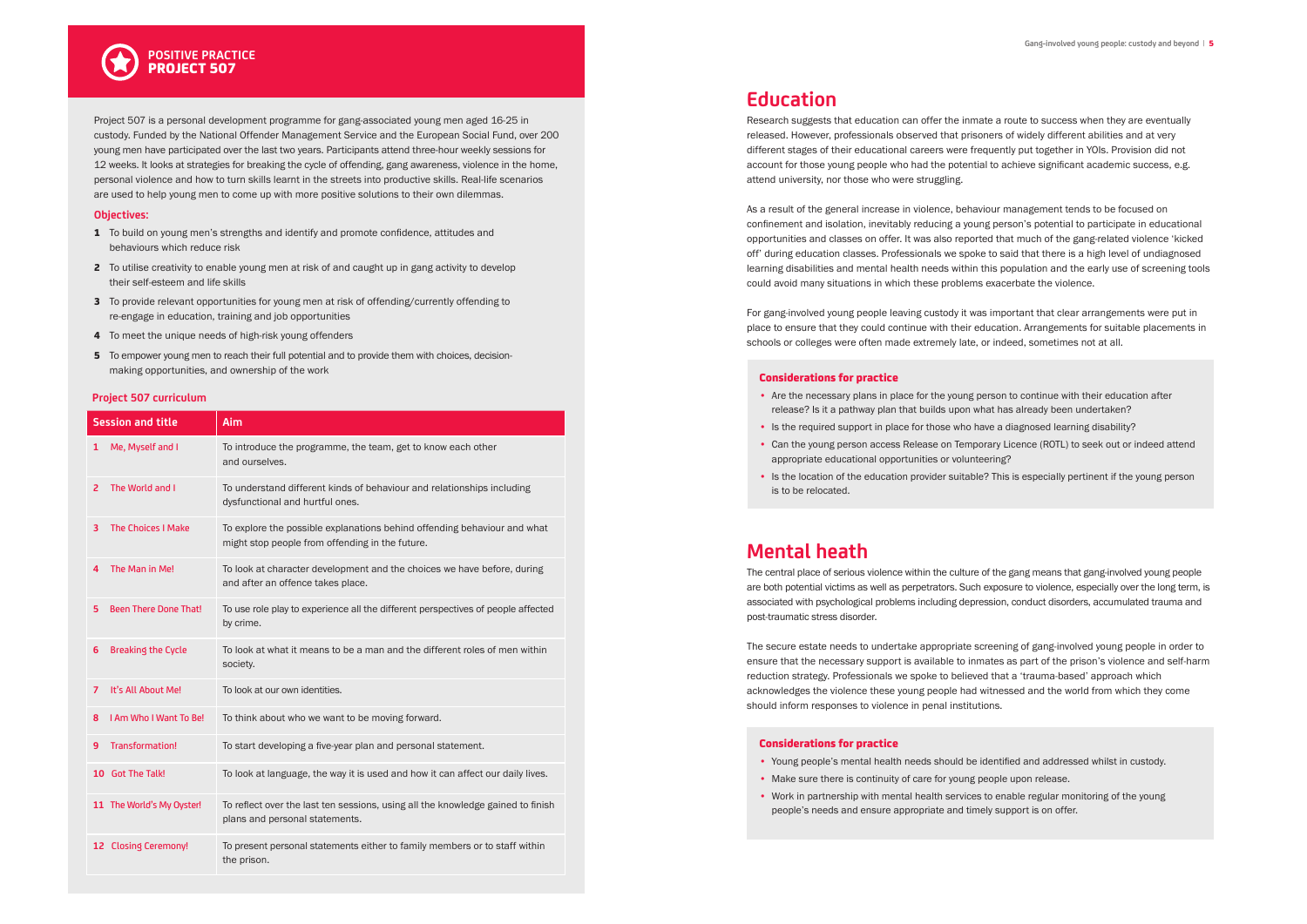Shelley was committing crime from the age of 11, but got caught at 14. She was selling drugs for an older associate, and owed him 200 pounds. He threatened to shoot her if she failed to deliver his money. In order to find the money quickly, she stole mobile phones which could be sold on. Shelley was arrested and found herself the subject of electronic monitoring, 'on tag'.

I was young, dumb, hanging round with friends…I'm cool, I'm bigger than you…and then you get arrested and I'm, like, 'wait, hold on'…and then I stopped committing crimes.

…when you have no food…and no one really wants to help you…what are you gonna do?…if you're not thinking correctly or if you're really, really desperate…I dunno how to explain it…'I don't know where I'm sleeping tonight'…it's, like, 'I'm so sorry, I have to eat'...to be honest, like, 'it's your phone, it's not the end of the world'.

Whilst under the youth offending team's supervision, Shelley didn't breach her tag and lived within the law for a couple of years. Then 'things started happening' to her. Her family life became volatile, her home was no longer a safe place, and she left. Now homeless and unable to return to her parents' house, Shelley had no income or security. She turned to the people she called friends for support. Together, they survived.

After a year of making ends meet via crime, Shelley was arrested. At 17, she was placed into the care of social services. She was housed alone and miles away from home; the only place available. Shelley found the situation difficult to manage. People she then considered to be her friends were abusing her, and she had nowhere to turn.

…I tried to turn to social services, I didn't have any family…all I'm doing is committing crimes…'you owe money, go and commit some crimes'…I knew I was going to go to jail…there was a time before I went in, that I wanted to go to jail…it needed to happen, basically.

After robbing someone at knife point, Shelley found herself in prison just shy of her 18th birthday.

SHELLEY'S STORY

- Is your service gender-specific and culturally relevant, particularly in dealing with sexual violence and assault?
- Is your service strengths-based, building the young woman's confidence and self-worth?
- Is your service individually oriented to reflect the nature of the young woman's gang association? Remember there is a likelihood she has been a victim of sexual violence.
- Refer to BYC's practitioner's guide on the resettlement of girls and young women.



### **Girls and young women**

Although fewer girls and young women are involved in gangs than boys and many of them are involved only relatively briefly, the damaging effects of gang involvement may stay with them for a long time. Practitioners who were surveyed suggested that girls and young women were involved in gang-related crime; storing drugs or firearms, or setting up attacks on rival gang members etc. However, their motivations for involvement are normally different and their role within the gang is often linked to their risk of victimisation. There is an increased awareness of the violent and sexual exploitation of gangassociated girls and women, probably as a result of recent research in this area.

I was mixing with guys who, basically, sexually exploited me, and I would say they sexually exploited me not because they were having sex with me. I don't even mean that context, but they would use… it's almost like they know that you're innocent but you're not innocent. So they…they use that, and I used to hold drugs, guns, anything that they'd ask me to do for a bit of money I would do it. 24-year-old female released in 2014

Some younger girls and young women appear not to recognise the seriousness of the sexual violence or exploitation to which they are subjected; it has become normalised. Other girls and young women do recognise the seriousness of their sexual victimisation but will rarely report it because they believe that the 'authorities' are unable to keep them, or their families, safe from violent retribution.

#### Considerations for practice

### **Sex and the gang**

Exploitative social and sexual relationships appear to be a defining characteristic of 'street culture', which is reinforced by the misogynistic lyrics of gangsta rap and the rapping and 'spitting' produced by gang-involved young men on YouTube and other social networking sites. This means that gang-involved young men are under continual pressure to demonstrate their sexual prowess and this can mean that they will sometimes engage in group sexual activity or assaults, 'line-ups', even if they do not want to, for fear of losing face and making themselves vulnerable to attack or rejection by their peers. Some professionals involved with gangs appear to be unaware of the complexities of these encounters, sometimes assuming the young women are simply making ill-informed choices and that the young men are willing participants.

Depends on what kind of name she has. If she has a name and someone tries to sleep with her and she won't let them, and they know that she's slept with loads of other people, they'll force her into it. They would rape her, if you class that as rape.

21-year-old male

### Considerations for practice

- Find effective strategies to challenge young men about their attitudes towards young women and sex.
- Recognise young men might be victims too.
- Equip young men with the skills necessary to challenge their peers and not engage in sexual violence.
- Make it OK for young men to disclose being a victim of sexual violence and seek support.
- women to deal with the trauma of sexual violence.

• Ensure there are appropriate therapeutic services available for both young men and young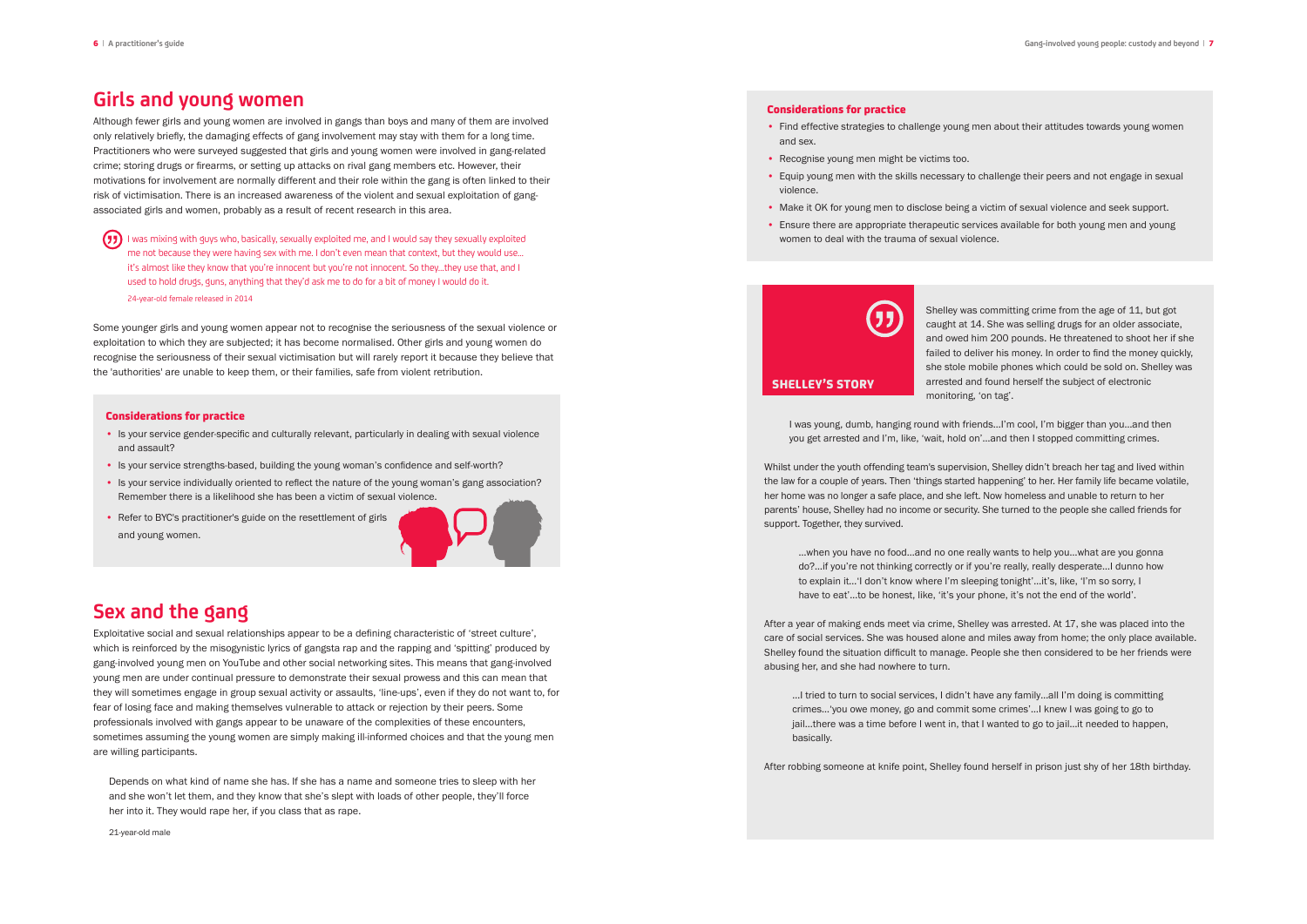

### **Desistance from gang-related crime**

Research tells us that desistance from crime is a process rather than an event. Evidence suggests a number of points or situations where gang-involved young people may desist from gang crime. However, desisting from gang crime does not necessarily mean leaving the gang. Although research suggests that dissociation from delinquent peers facilitates desistance, for those who have been embroiled in serious gang conflict, continued involvement may well be a prerequisite of personal safety.

Young people may desist from gang crime and intensive gang involvement when any of the following occur:

- When a friend or relative dies or is seriously injured. Indeed, researchers have observed that constant exposure to violence may promote desistance.
- When they make the transition from school to college.
- When they set up home with a partner or when they become a parent.
- When they are apprehended by the police and there is a prospect of imprisonment.
- When they have access to legitimate educational or vocational opportunities or they start a legitimate business.

The one consistent finding from desistance research is that age is a major determinant of desistance from crime in general and gang involvement and gang crime in particular. The 'drop-out rate' from gangs between the early teens and the mid-20s is over 75%, suggesting that most young people 'mature out' of gang involvement. However, as several studies have found, this maturation is by no means automatic, but rather a process facilitated by particular life events such as finding a stable job and entering a stable relationship.

Beyond acknowledging individual difference it is important to recognise that maturity seldom comes at 18 or 20. Protracted adolescence seems to be a characteristic of many gang-involved young people and this is exacerbated by imprisonment and service providers have to have realistic expectations of their clients.

- Place Joe in an approved premises and arrange extensive control measures
- Refer Joe to local specialist mental health provider for USG-involved offenders
- Arrange appointments with the IGMU's ETE officer

#### Considerations for practice

- Do you take account of desistance as a process in the design of services? For example, do you encourage estranged clients to return?
- Does your service reflect the developmental maturity needs of the individual rather than chronological age?
- How is the young person supported in the transition from the youth offending team to probation when they turn 18?

Joe, 23, was serving a 116-month standard determinate sentence for assaults with intent to rob. He was assessed as presenting a high risk of serious harm to the public and rival gang members. Whilst strenuously disputed by Joe and others close to him, he was identified as someone associated with urban street gangs (USG). This view was shared by key agencies responsible for his supervision. The Integrated Gang Management Unit (IGMU) began working on Joe's case more than 12 months before his release.

The IGMU convened a meeting. Attendees included a senior probation officer, a specialist probation officer, a social worker, a family support worker, an interventions worker and an education, training and employment (ETE) specialist. Victim liaison, Neighbourhood DI and MAPPA support were also present. The points below outline what was discussed, agreed and achieved.

#### **Key themes dicussed**

- Joe's association with well-known USG members
- Poor financial and ETE prospects
- Lack of suitable accommodation
- Joe was suffering significant levels of anxiety
- Traumatised victim with anxieties about Joe's imminent release from prison
- High community interest in the case with risk of adverse publicity

#### **Action plan agreed**

#### **Outcomes achieved**

#### Since Joe's release in October 2014:

- He has not breached any conditions of his licence
- He has completed the Approved Premises placement successfully
- There is no new intelligence of USG association
- He has obtained part-time employment as a waiter
- He has engaged in a work programme to obtain qualifications
- He has accessed mental health support
- He has engaged well with probation interventions
- Safe accommodation was eventually provided out of the immediate vicinity

#### **Summary**

The IGMU is a well-established multi-agency team with a high level of expertise around USG work. Barriers are multiple when leaving custody, and even more so in the case of USGs. Some agencies can be risk averse but the IGMU will 'take a risk to manage a risk' because their shared understanding provides confidence whilst remaining risk aware.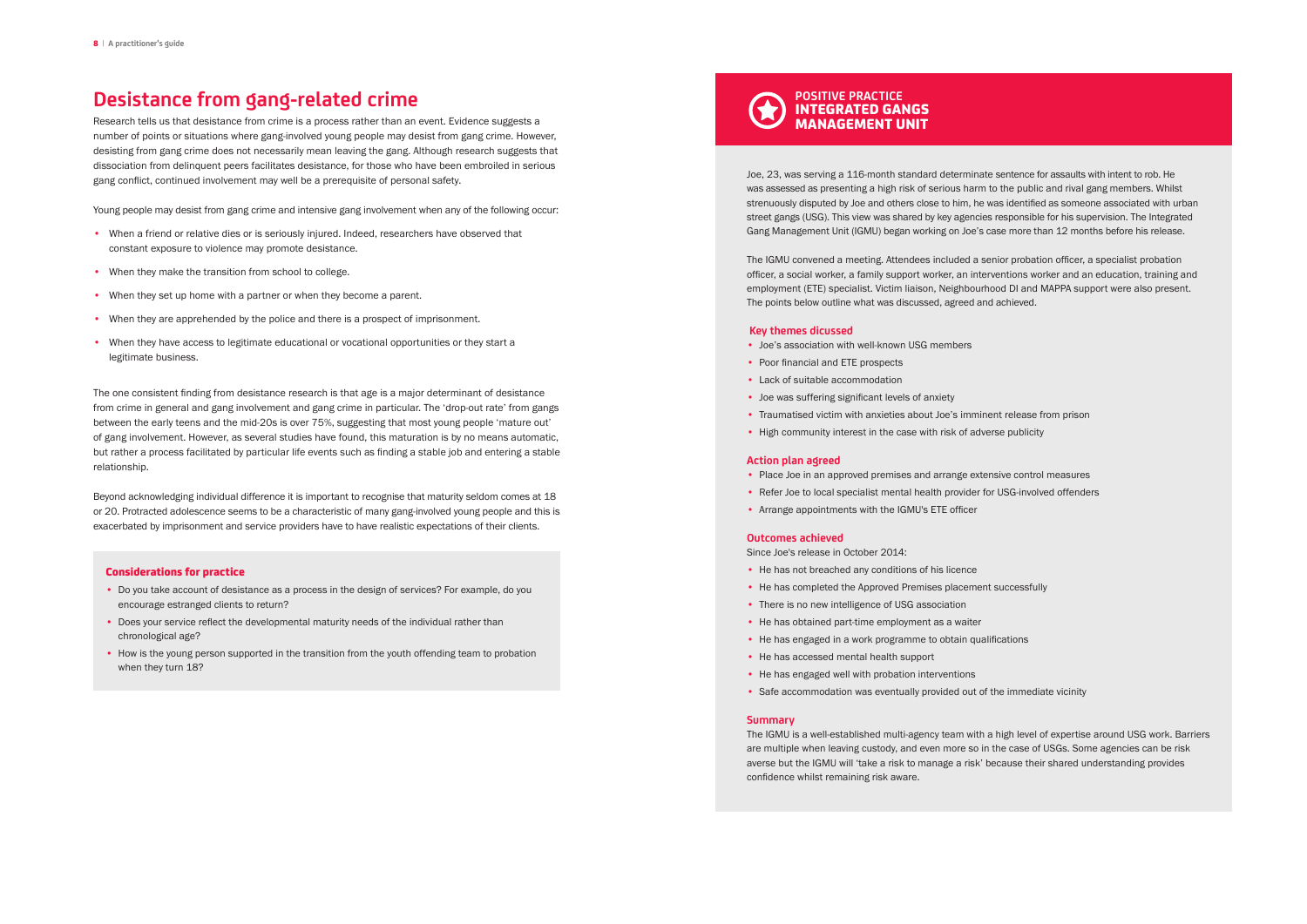### **Practical challenges**

There are a number of practical challenges that need to be addressed for gang-involved young people serving a custodial sentence in planning for their release; these require the support of a skilled practitioner.

- **1** Securing appropriate accommodation which is long term, safe and secure and within reasonable distance of employment/educational opportunities. This is particularly crucial for those who have been relocated and needs to reflect the cultural needs of the young person concerned. Young people will often need help to sustain their tenancy as this will be a new experience for many and service providers need to include this in their support work.
- **2** Families can often play a key role in helping the young person resettle. Skilled practitioners are required to navigate the complex dynamics of family engagement, particularly when the safeguarding needs of children are considered. The researchers would recommend early intervention which involves supportive family members before a young person's *on road* (gang) lifestyle is established, and definitely involves them in the plans for release from custody.
- **3** Financial support. For gang-involved young people, the lack of financial support can be a problem that they resolve by returning to the gang and benefitting from its illicit activities; securing a regular income therefore remains a high priority for the young people we spoke to. Whilst they recognise that this is not easy to achieve upon release, being involved in suitable education or training in order to secure this ambition in the longer term was deemed helpful.
- **4** Employment, education and training. The use of ROTL could be expanded to ensure that inmates get the chance to attend relevant educational or volunteering opportunities and interviews prior to release. Having arrangements confirmed would alleviate the anxieties associated with uncertainty on leaving custody. Ensuring a structure to their day, by attending work or training, was something young people recognised as helpful; distracting them from the temptation of returning to their previous criminal activity.
- **5** Licence conditions. The success of the resettlement process was often predicated on the effectiveness of the multi-agency partnership responsible for supervising licence conditions upon release. It is important to develop these in consultation with the young person concerned, their family and practitioners in order to maximise the opportunity for young people to comply with their licence. This is especially the case where the conditions prohibit either access to certain areas or association with old friends.

Partners across agencies engaged in supporting young people with resettlement need to:

- **1** be willing and able to share information
- **2** ensure buy-in and mutual benefit across relevant agencies
- **3** maintain good communication between partner organisations
- **4** develop common objectives
- **5** agree data-sharing protocols

## **Applying lessons for practice**

There needs to be centralised information about community resettlement programmes that are available and these programmes should start work whilst the young person is in custody. Where they have already been engaged with a gang-desistance programme, that work should continue. Coordination between agencies so that young people do not have to tell their stories dozens of times to different people is fundamental to successful engagement.

Agencies need to recognise that mentors can be drawn from the whole of society and that an ex-gangaffiliated mentor does not always necessarily make the best fit for a young person. Resettlement professionals felt that recruiting people with passion who could be positive role models, enabling young people to make sense of what it is that a woman or a man is meant to be is important. They emphasised the need for the right kind of support for workers who also needed to feel needed, wanted and cared for if they were going to do that for the young people. They pointed to the high level of burnout if the agency did not 'look after its staff'.

Resettlement practitioners cited success in using 'pathway planning'; breaking down the aspirations of prisoners into a series of easily achievable steps. Young people's support needs should be identified and negotiated with them at the point they are sentenced and, ideally, they should be followed through by the same worker. All respondents were agreed that sustained and consistent support was of paramount importance and that short-term commissioning should be avoided.

Notwithstanding the need for statutory engagement as part of the licence, there is also a recognition on the part of young people we spoke to that sometimes they just want to be left alone. Being able to recognise these signs and hear these messages was deemed extremely valuable in development of the relationship.

I'll tell you why they don't wanna engage, because I've felt like that myself. I've had someone telling me what to do for the last four years. Do I really want someone else telling me what to do again? Plain and simple. And the sooner that is understood the better. And you can't say well they've got to because they…no, they don't, because they've done their time.

You want to see your family and friends, but who you don't want to see is a case worker. Sometimes you don't wanna mentor.…because it's just, like…invasion into your life. It's, like, well, when can I have my time? I'm free now. And that's where a lot of failure comes forth, for those that don't understand why prisoners seem very off-brushy once they get out. 24-year-old female released in 2014

The time required for effective engagement to be achieved cannot be underestimated. Young people were clear that staff needed to demonstrate consistency and care if they were to build effective relationships with the young people.

Several practitioners suggested the provision of a 'resettlement pack' containing basic essentials to survive for the first few days would be a positive development. This would relieve a lot of the stress and anxiety, and for some, lessen the trauma of release.

Finally, it is important to understand that many young people may need to change their whole way of life, and this new lifestyle may seem inferior, especially initially, to their lifestyle when they were gang involved, and may often involve losing ties with friends and family. This may create some significant emotional responses. Staff should consider the availability of their services at evenings and weekends when these emotions are likely to occur.